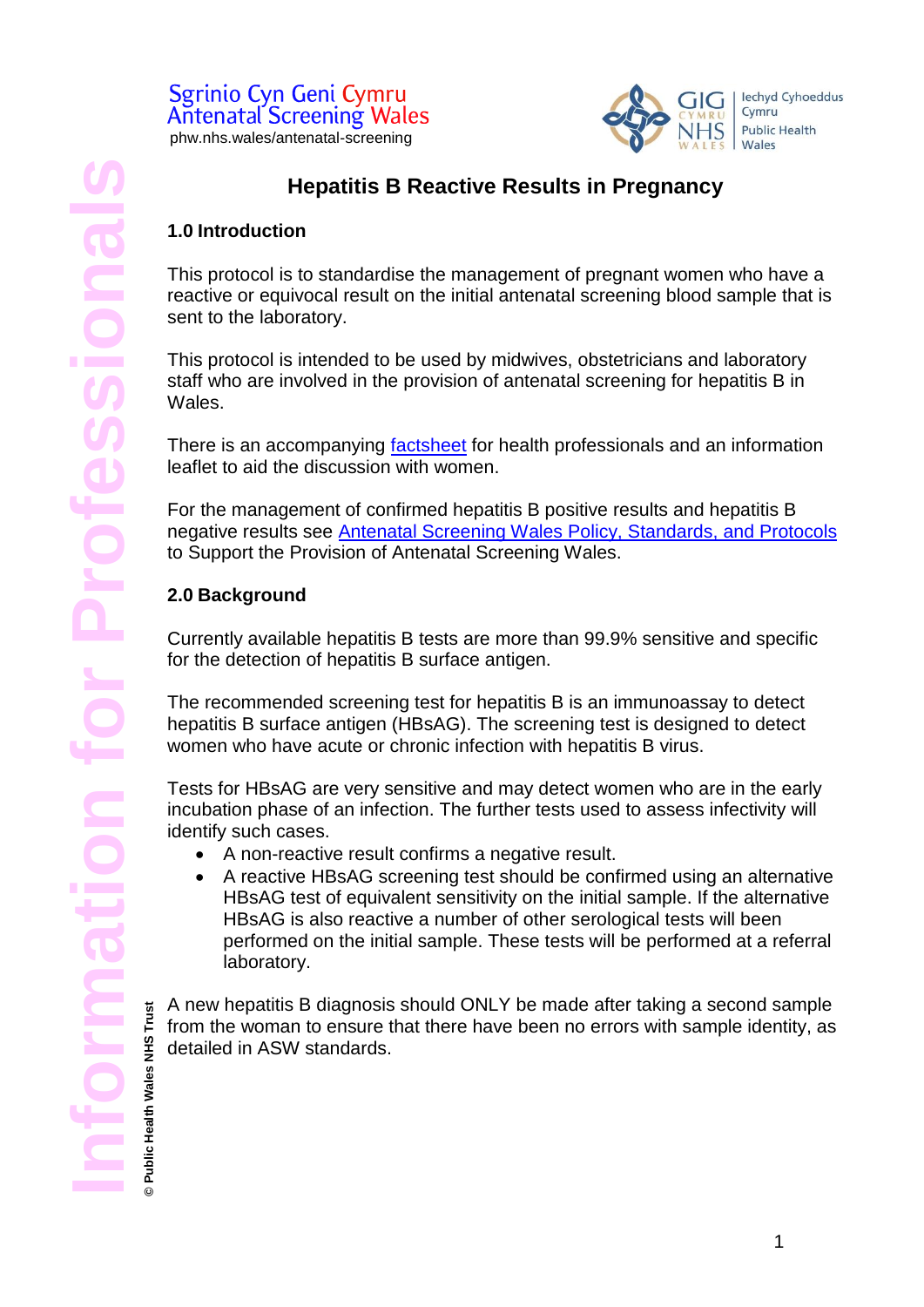In a small number of cases, the initial hepatitis B surface antigen test is reactive and the alternative surface antigen test and the serum markers are inconclusive making it difficult to give a definitive hepatitis B result to the woman. The testing strategy is complicated by the fact that this sort of profile could occur in a recently acquired hepatitis B infection. In that scenario, hepatitis B surface antigen can take up to a further 3 weeks to become fully detectable in laboratory systems, leading to a long potential period of confusion and anxiety for both staff and pregnant women when such results occur.

However a recently acquired hepatitis B infection in pregnancy will be an extremely rare event in Wales and the vast majority of these reactive results will be "false positives". In order to manage women with these results safely, consistently and with minimum uncertainty, consideration needs to be given to individual women's risk factors for acquiring hepatitis B.

### **3.0 Aim of the Protocol**

This protocol has been devised to standardise the process of managing these reactive results throughout Wales, to minimise any unnecessary anxiety for women and staff and to ensure woman are given the correct result of their hepatitis B test in a timely manner.

The pathway below identifies the range of results that may occur from a hepatitis B test:

**Public Health Wales NHS Trust © Public Health Wales NHS Trust**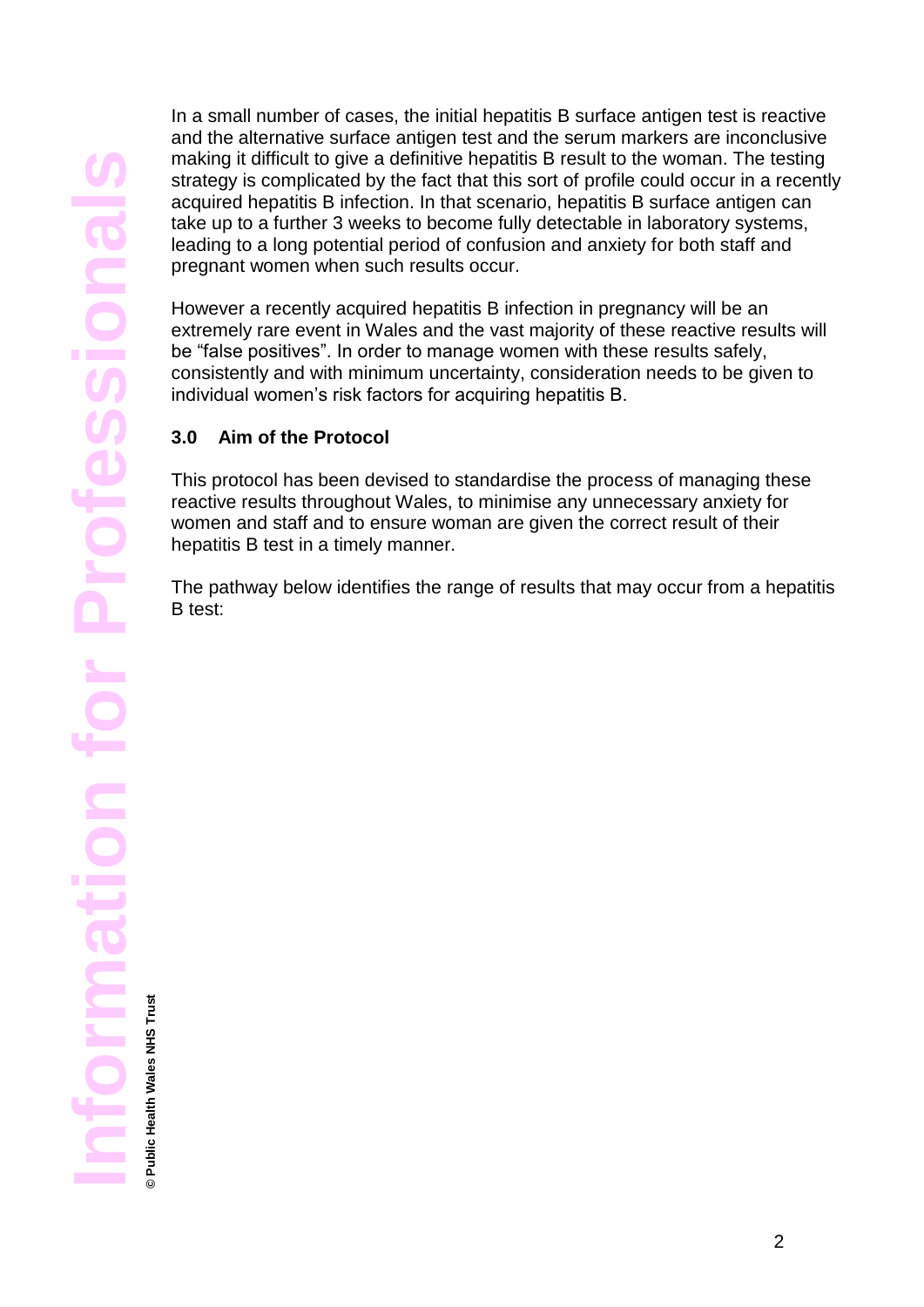### **Pathway for Hepatitis B result**